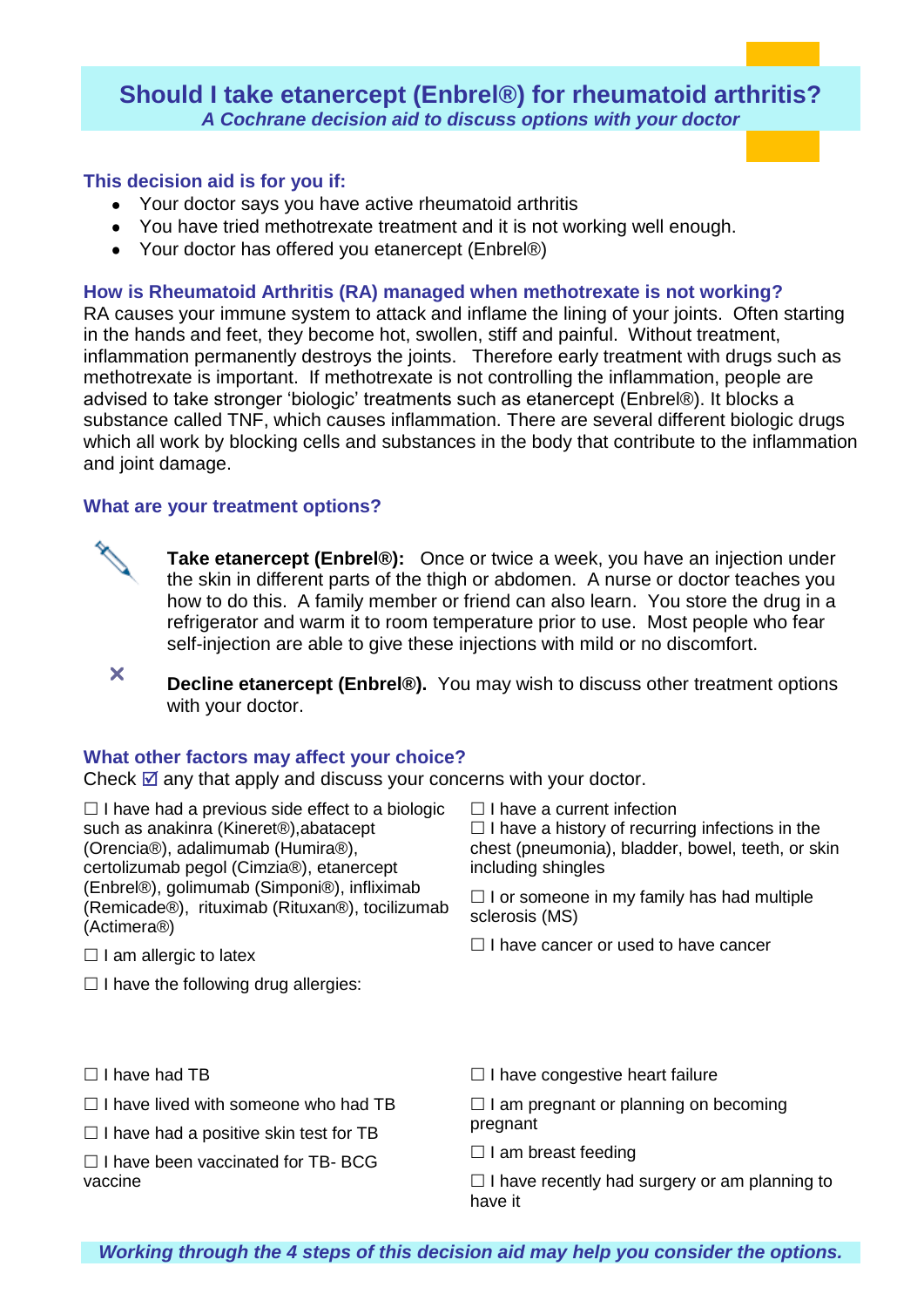#### *Step 1: What are the benefits and harms of each option?*

Blocks of 100 faces show a 'best estimate' of what happens to **100 people** who either take etanercept (Enbrel®) or placebo (fake treatment). Each face ( $\circledcirc$ ) stands for one person. The shaded areas show the number of people affected.

If people take etanercept (Enbrel®) along with their usual drugs for 1 year, 29 more of them will **have a major improvement in the pain, disability, and number of tender and swollen joints**. NNT =3\* *(Improvement was measured by ACR 50 meaning that the people had at least 50% (major) improvement in their RA)* 

If people take etanercept (Enbrel®) for 10 years, 11 fewer people will have **serious joint damage** as seen on X-rays.



X

**90** Stay on treatment 666666666 000000000  $\begin{array}{ccccc} \multicolumn{4}{c}{\text{Cyc}}\\ \multicolumn{4}{c}{\text{Cyc}}\\ \multicolumn{4}{c}{\text{Cyc}}\\ \multicolumn{4}{c}{\text{Cyc}}\\ \multicolumn{4}{c}{\text{Cyc}}\\ \multicolumn{4}{c}{\text{Cyc}}\\ \multicolumn{4}{c}{\text{Cyc}}\\ \multicolumn{4}{c}{\text{Cyc}}\\ \multicolumn{4}{c}{\text{Cyc}}\\ \multicolumn{4}{c}{\text{Cyc}}\\ \multicolumn{4}{c}{\text{Cyc}}\\ \multicolumn{4}{c}{\text{Cyc}}\\ \multicolumn{4}{c}{\text{Cyc}}\\ \multicolumn$ 000000000 eeeeeeee @@@@@@@@@ 000000000 **eeeeeeee** 0000000000 



#### **Side Effects ++**

Etanercept causes 3 more people who take etanercept (Enbrel®) for 1 year to **stop treatment** due to side effects such as a skin reaction. Reactions include rash, burning, or itching at the injection site. This may last 10 to 14 days without leaving a scar.

#### **Serious Harms +**

If **10,000** people take etanercept (Enbrel®) for 1 year, 16 more people may get **tuberculosis** from taking it. If you live in a place where TB is rare, the chance will be lower. Before starting etanercept, a TB test is usually done. The drug is stopped if people have a high fever or have an active infection and are taking an antibiotic.



**87** Stay on treatment 9999999999 666000000 000000000 000000000  $\begin{array}{ccccc}\n\multicolumn{4}{c}\n\multicolumn{4}{c}\n\multicolumn{4}{c}\n\multicolumn{4}{c}\n\multicolumn{4}{c}\n\multicolumn{4}{c}\n\multicolumn{4}{c}\n\multicolumn{4}{c}\n\multicolumn{4}{c}\n\multicolumn{4}{c}\n\multicolumn{4}{c}\n\multicolumn{4}{c}\n\multicolumn{4}{c}\n\multicolumn{4}{c}\n\multicolumn{4}{c}\n\multicolumn{4}{c}\n\multicolumn{4}{c}\n\multicolumn{4}{c}\n\multicolumn{4}{c}\n\multicolumn{4}{c}\n\multicolumn{4}{c}\n\$ 000000000 000000000 000000000  $\begin{array}{ccccc}\n\multicolumn{4}{c}\n\multicolumn{4}{c}\n\multicolumn{4}{c}\n\multicolumn{4}{c}\n\multicolumn{4}{c}\n\multicolumn{4}{c}\n\multicolumn{4}{c}\n\multicolumn{4}{c}\n\multicolumn{4}{c}\n\multicolumn{4}{c}\n\multicolumn{4}{c}\n\multicolumn{4}{c}\n\multicolumn{4}{c}\n\multicolumn{4}{c}\n\multicolumn{4}{c}\n\multicolumn{4}{c}\n\multicolumn{4}{c}\n\multicolumn{4}{c}\n\multicolumn{4}{c}\n\multicolumn{4}{c}\n\multicolumn{4}{c}\n\$ 000000000

+Note: The options include 'estimates' of what happens to groups of people based on the available research. The quality of these estimates is rated summarized using the GRADE system as follows: ++++**High** quality – further research is **very unlikely to change** the estimate. +++**Moderate** quality – further research **may change** the estimate. ++ **Low** quality – further research is **likely to change** the estimate. +**Very low** quality – further research is **very likely to change** the estimate. \*\*NNT stands for number needed to treat. It is a way of showing how many people must take a drug for one person to benefit. For example, 3 people would need to take Etanercept for one person to benefit (improved pain and dysfunction).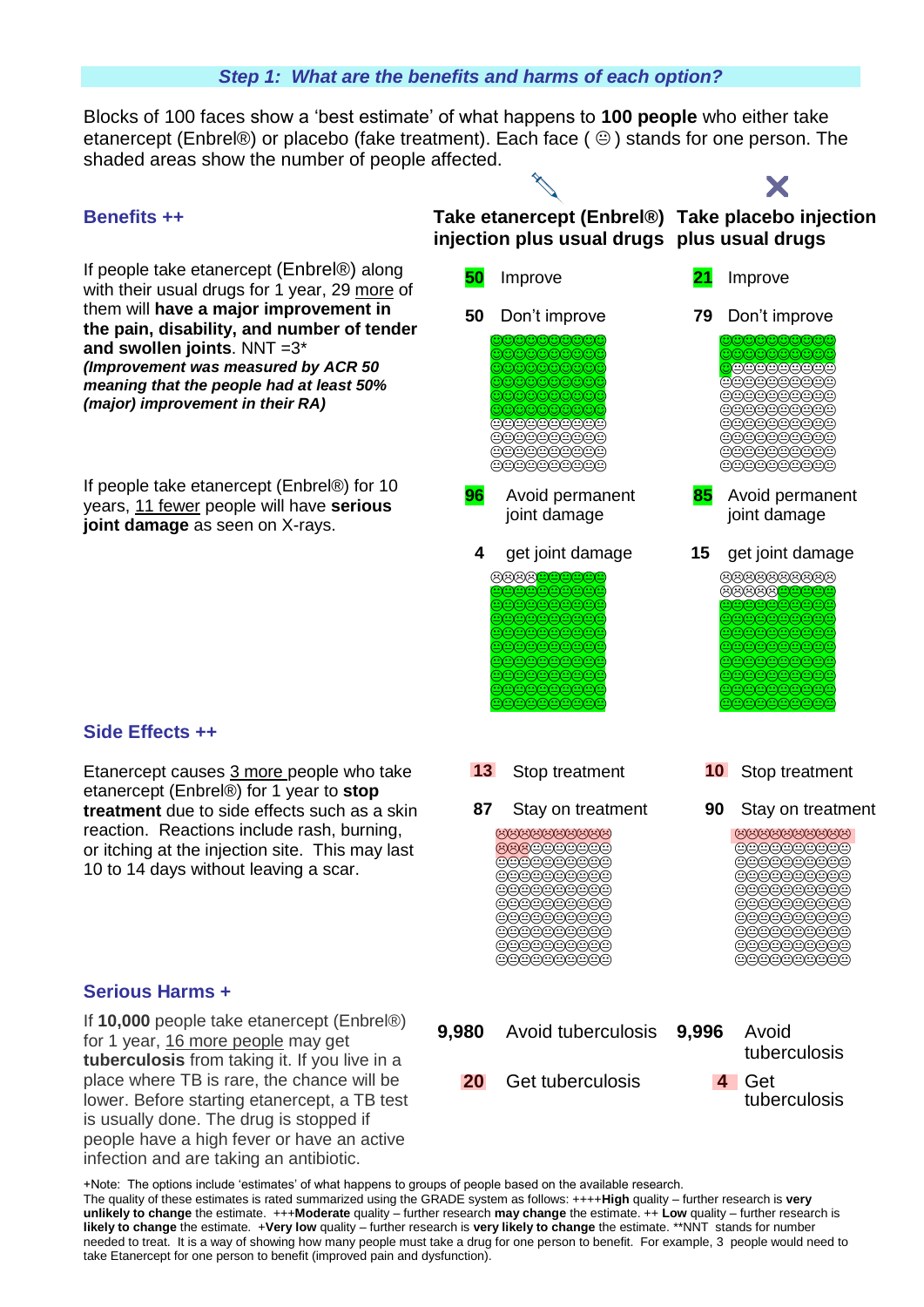Common reasons to choose each option are listed below. Check  $\overline{\omega}$  how much each reason matters **to you** on a scale from 0 to 5. **'0'** means it is **not** important to you. **'5'** means it is **very** important to you.

| Reasons to take etanercept (Enbrel®)                                            | <b>Not</b><br>Important<br>$1 \quad 2 \quad 3 \quad 4$ |  | <b>Very</b><br>Important |  |  |  |
|---------------------------------------------------------------------------------|--------------------------------------------------------|--|--------------------------|--|--|--|
| How important is it to you to improve your symptoms of<br>rheumatoid arthritis? |                                                        |  |                          |  |  |  |
| How important is it to you to reduce your chance of serious<br>joint damage?    |                                                        |  |                          |  |  |  |
| List other reasons to take etanercept (Enbrel®):                                |                                                        |  |                          |  |  |  |

|  | Reasons to decline etanercept (Enbrel®)                                       | <b>Not</b><br>Important |                     |  | <b>Very</b><br>Important |  |     |
|--|-------------------------------------------------------------------------------|-------------------------|---------------------|--|--------------------------|--|-----|
|  |                                                                               |                         | $0 \t1 \t2 \t3 \t4$ |  |                          |  | - 5 |
|  | How important is it to you to <b>avoid injections</b> ?                       |                         |                     |  |                          |  |     |
|  | How important is it to you to <b>avoid the extra risk of</b><br>tuberculosis? |                         |                     |  |                          |  |     |
|  | List other reasons to decline etanercept (Enbrel®):                           |                         |                     |  |                          |  |     |

#### **Now, thinking about the reasons that are most important to you…**

## **Which option do you prefer?**

Check  $\boxtimes$  one.

- $\Box$  I don't know
- $\Box$  Take etanercept (Enbrel®)
- □ Decline etanercept (Enbrel®)
- $\square$  Discuss other treatment options